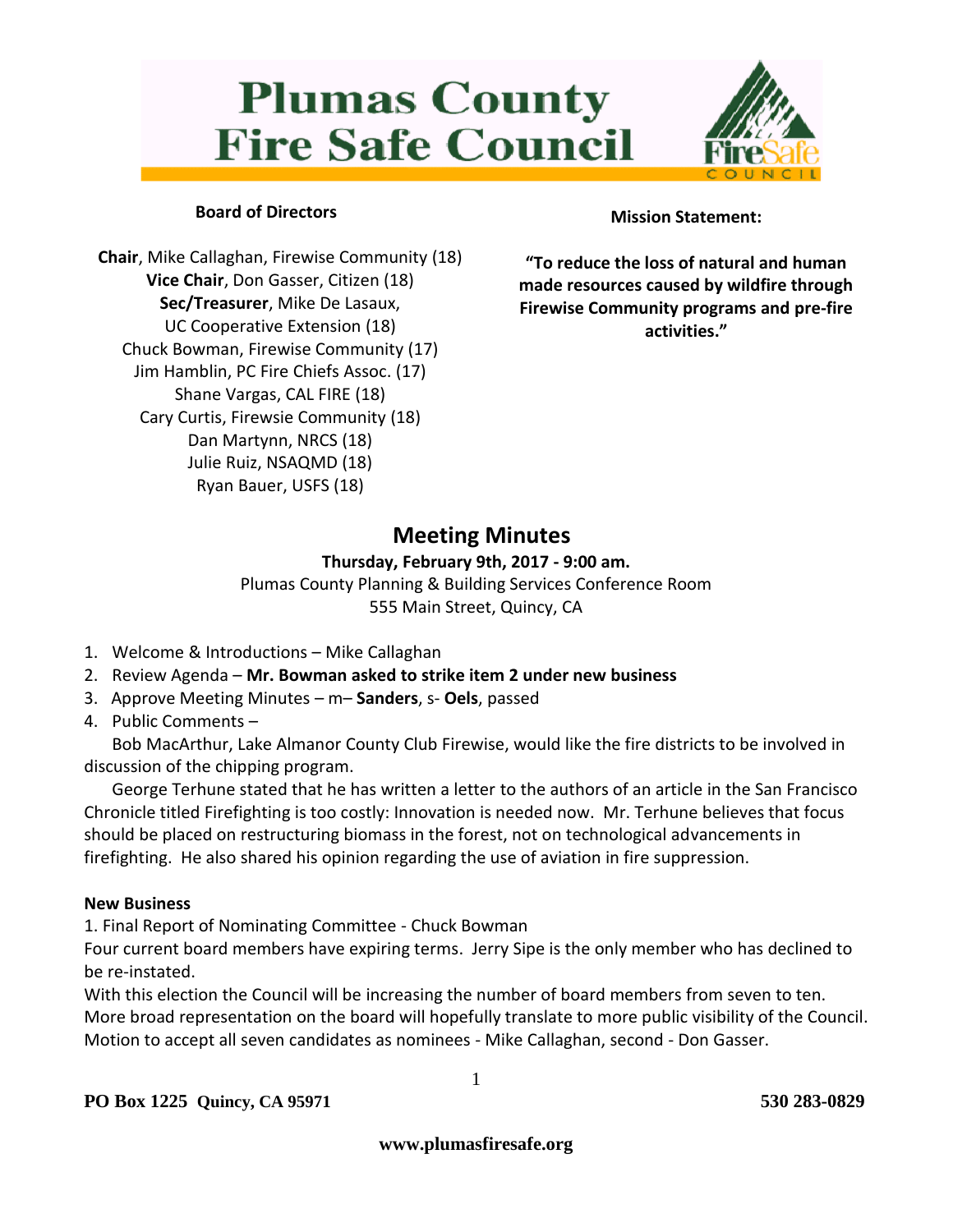#### 2. Revision in Number of PC FSC Directors

3. Board of Directors Elections Cary Curtis – m- Callaghan, s – Reynolds, passed Dan Martynn – m- Gasser, s – S. McCourt, passed Julie Ruiz – m – S. McCourt, s – Oels, passed Ryan Bauer – m - Callaghan, s – Sanders, passed Mike De Lasaux – m - Callaghan, s – Reynolds, passed Shane Vargas – m - Callaghan, s- M. McCourt, passed Mike Callaghan – m – S. McCourt, m – Sanders, passed

4. Election of Board Officers for 2017

Chair: Mike Callaghan - m – Bowman, s – Vargas, passed

Vice Chair – Don Gasser – m – Callaghan, s – Hamblin, passed

Secretary/Treasurer – no candidates willing to self-nominate. Mike De Lasaux nominated in his absence. M – Callaghan, s – Gasser, passed

5. Review of Council Goals for 2017

• Implement and amend as necessary the Plumas County Community Wildfire Protection Plan (CWPP);

Sue McCourt – The hazardous fuel assessment and strategy component is over 10 years old and there have been a lot of fuels treatments since then.

Ryan Bauer – The Federal designations for "Communities at Risk" is incomplete for Plumas County.

Ryan Tompkins – The next 3 goals are interrelated and at the heart of what the Fire Safe Council is known for. They are all relevant to bring into the New Year – regardless of tactical decisions.

 Increase public knowledge and awareness of hazards associated with wildland fire and inform the public about efforts that can be made to reduce their vulnerability to wildland fire;

Mr. Sanders – public awareness is being incorporated into the efforts of the Tree Mortality Task Force. Mr. Martynn - field trips, with press, are important for engagement. The Council can also cheaply share information via the website.

Mr. Gasser – the new website has gone a long way to address this goal.

Mr. Bowman asked if the Council should publish a "Living With Fire" tabloid this year; it hasn't been done since 2014. Mr. Martynn asked what the cost would be to the Council. The newspaper solicits advertising and the remainder of the cost is shared between various sponsoring organizations. Mrs. McCourt said that new photos will be needed and suggested that we schedule publication with Wildfire Preparedness Week, the first week of May.

Mr. Gasser suggested that the chipping program be advertised in it.

Mr. Callaghan asked how Council members prioritized publication of a tabloid:

Very important - 12 Somewhat important - 7 Not important - 0

**PO Box 1225 Quincy, CA 95971 530 283-0829** 

**www.plumasfiresafe.org**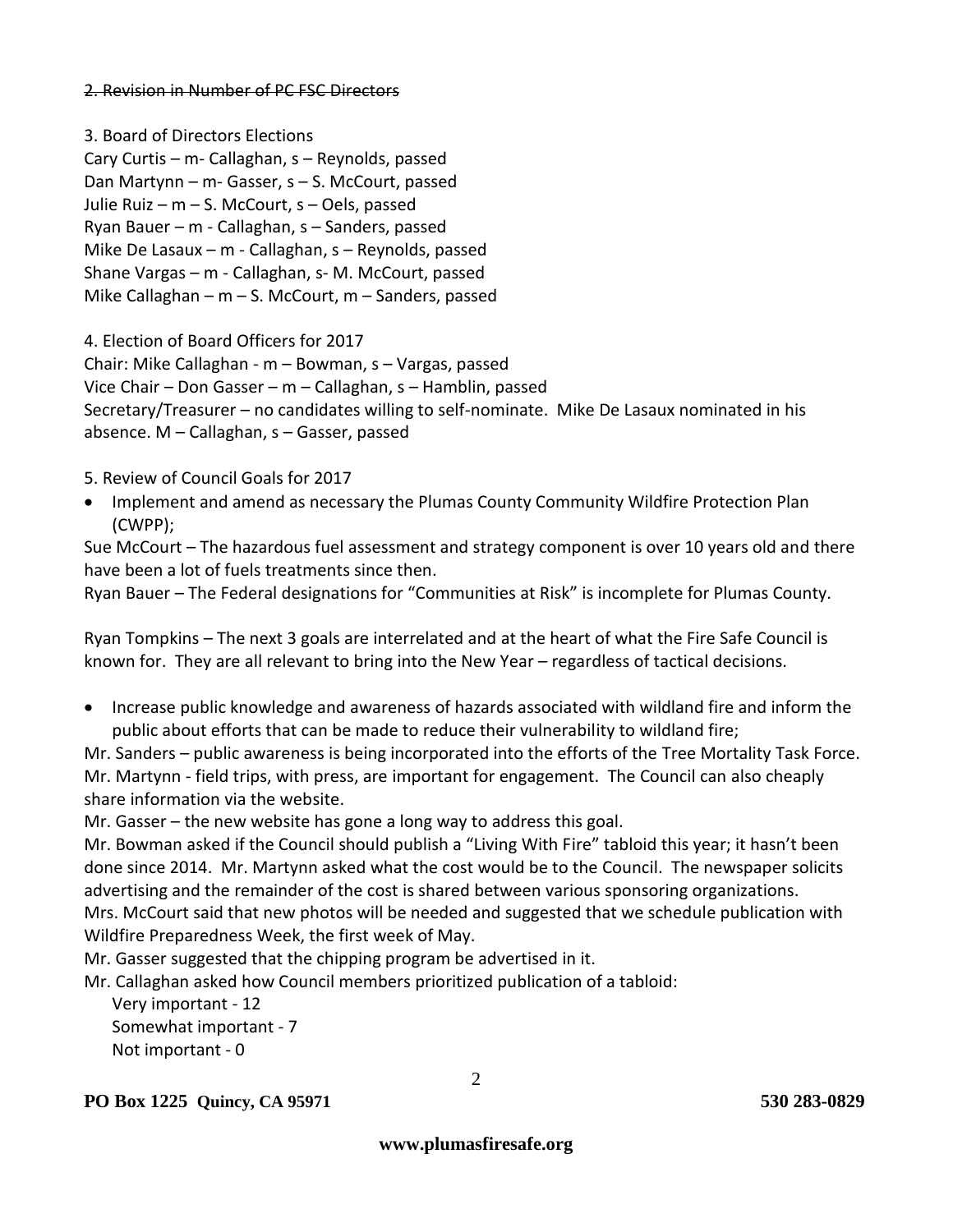Increase community-based involvement in fuels reduction and facilitate the development of additional Firewise Communities in Plumas County;

Mr. Bauer – The Feather River Stewardship Coalition has resulted in an injection of community involvement. PNF will be starting revision of forest management plan; collaboration will be an important element.

Mr. Callaghan – Plumas County's 7 (going on 8) Firewise communities indicate success.

 Identify, develop and implement community hazardous fuel reduction projects; Continues to be appropriate.

 Develop a strategy to provide for sustainable and renewable project funding and reduce the Council's dependence on grant funding;

Mr. Bowman stated that this goal is crucial. There was support expressed for soliciting donations. Mr. Callaghan suggested that the tabloid is an opportunity for making that request to the community.

 Support green fuels utilization and community chipping options for all communities in the County. Definitely a major goal this year.

Current goals will be maintained.

#### **Old Business**

1. Reconfirm Resolution 2017-01: Cal Fire SRA Grant Agreement on Community Chipping Program: Unanimously supported by verbal vote.

2. Plumas County Community Chipping Program Pre-Planning:

The Executive Board has decided to expand the responsibilities of Mike McCourt to include coordination of the Chipping Program.

#### *Will the program charge landowners for participation?*

Captain Vargas – There should be no cost to State Responsibility Area (SRA) fee payers, as it is an SRA funded program. It should be consistent with the way SRA funds were allocated for the Senior/Disabled program.

John Reynolds – Offering the program free of charge is an incentive for the work to be done, which is the majority of the work. Let's see how much participation we can generate – then scale back if needed.

Mr. Sanders – Willing landowners don't start projects because they don't know what to do with the material. If it's successful, it will generate further funding.

Mr. Bauer – If we want to include the Local Responsibility Areas (LRA) of Quincy, Portola, and Chester, we can ask them to make a financial contribution to the program.

#### *Will vacant lots adjacent to SRA fee payers be eligible?*

Mr. Reynolds – For the goals of the program to be successful, we need to treat adjacent lands. Mr. McCourt. The PG&E funded program treated vacant lots.

#### **PO Box 1225 Quincy, CA 95971 530 283-0829**

3

**www.plumasfiresafe.org**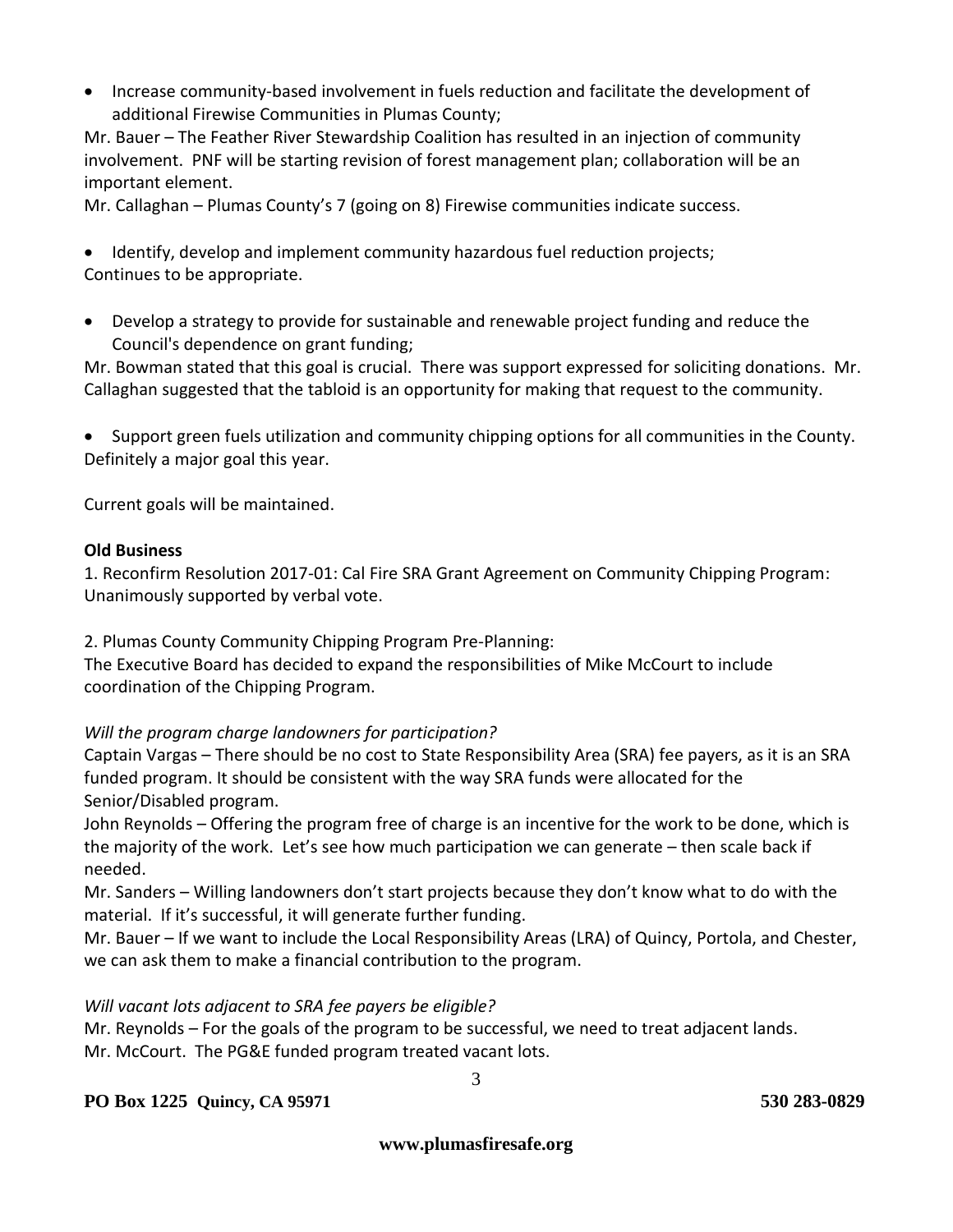Captain Vargas – At minimum, treat vacant lots for defensible space for adjacent homeowners; this is the number one complaint during CAL FIRE inspections.

Mr. Callaghan – "Free to homeowners in most cases." Allows some leeway. Opposed to a large-lot landowner taking advantage of the program.

Mr. Martynn - Let's make participation as easy and flexible as possible. Once neighbors see a successful project, the program will gain traction.

### *What rules will the program need?*

Some will be dependent on the community. The contractor will have some say over what the rules are. Mr. Bowman - Surrounding counties have programs we can learn from.

Mr. Gasser asked if we will chip, but not haul. Mr. Reynolds - Will need to be variable depending on the community's needs. Mr. Sanders – If the contractor has a chipper, they likely have a truck.

Mr. Sanders - We're going to have a lot of beetle kill. Will the program be capable of dealing with lots where they've removed large trees?

Mr. Callaghan – The program will address material that can be chipped arising from fire reduction efforts.

Mr. Martynn – Ideal to keep it flexible and allow coordinators to develop the details.

Tom Ortez – We'll find out in the first year what we're going to face. Let us make decisions locally.

Mr. Callaghan – The timeline needs adjustment. Julie Ruiz – The timeline should reflect that October is the month when burning is permissible.

Chipping Program committee formed: John Reynolds, Claude Sanders, Dan Martynn, Shane Vargas, Mike Callaghan, and Tom Ortez.

Will meet to review materials developed by Mike McCourt and Hannah Hepner before the March PC FSC meetings.

#### **Updates**

1. Plumas County Tree Mortality Task Force – meeting today from 1:00-2:30pm.

2. Status of Current Grants – Hannah Hepner

Bid proposals have been received for archaeological work for four existing Stevens funded projects. All of the bids are beyond the project budget allotments. The possibility of securing additional USFS funds will be explored. The proposal from the lowest bidder (Dudek) was missing some requested materials. The only other bidder within financial possibility (PAR) has a local satellite office. The other two bidders (WSA and Browning) are beyond the Council's budget capacity. Mr. Bauer suggested that the Council award a contract for just the East Shore project, which has the most pressing deadline. Mr. Felker expressed how the change in archaeological requirements has impacted projects on the ground.

**259 – Barry Creek:** Work has begun in Area A – which will be burned rather than sent to cogen. Modification #4 has been submitted requesting approval of the change. The forester, Danielle Bradfield, has concerns that the wet weather will limit completion of the project – the grant expires in September.

**East Quincy:** 2/3 done. Awaiting return of Winningham.

**PO Box 1225 Quincy, CA 95971 530 283-0829**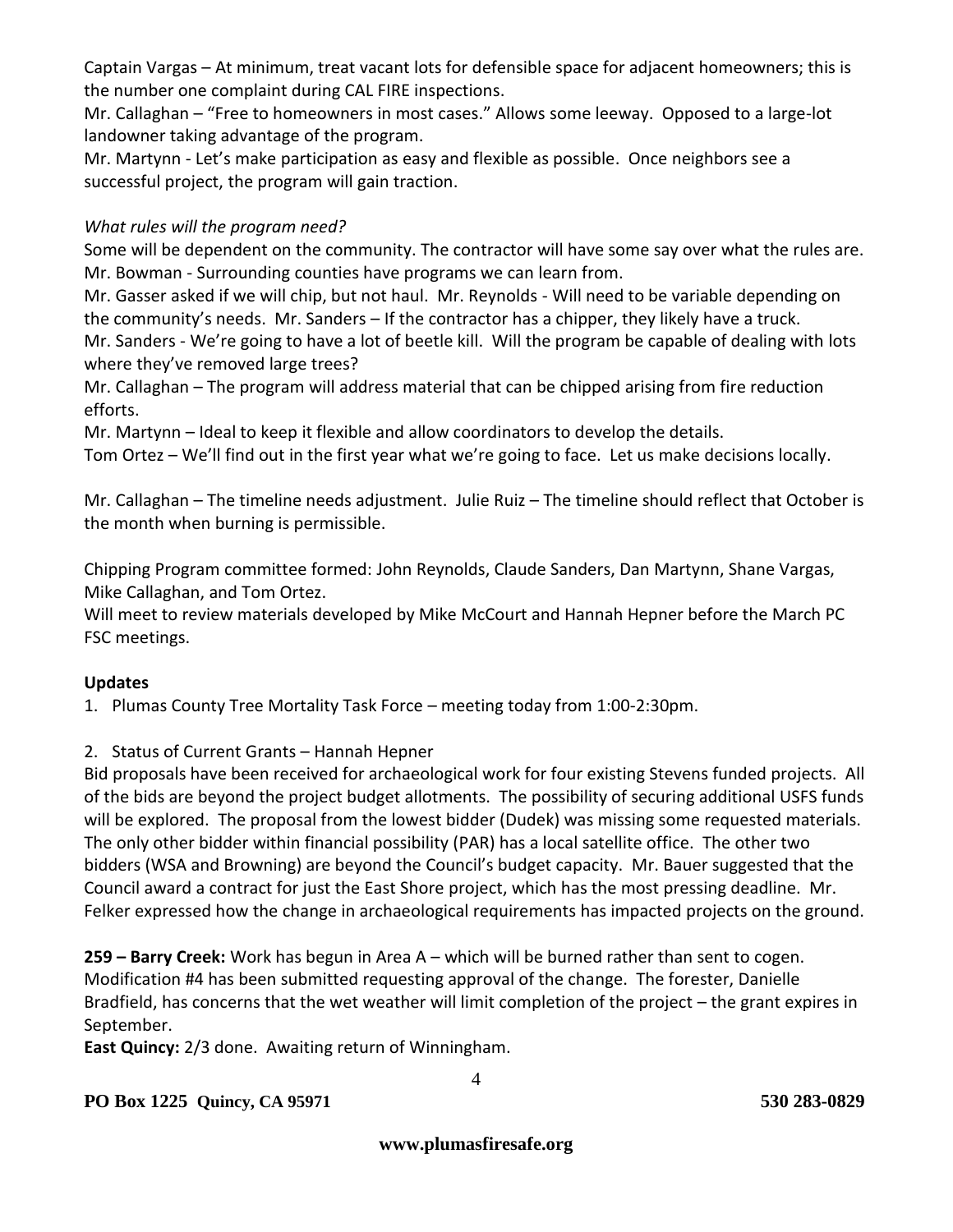**East Shore:** Parcel assessments have been completed. There are only 9.8 acres of viable treatment area – which we plan to have hand thinned by CAL FIRE SRA crews. To round out the project, we would like to treat across landownerships between Hwy 147 and the BNSF RR – the two most likely ignition sources. A Cal Trans encroachment permit has been issued for work along Hwy 147. We will tour the project with BNSF RR reps in early March – they are willing to participate in their ROW. PG&E is currently evaluating the feasibility of treating their lands that exist in-between.

**260 – Hwy 70:** Landowner agreements have all been signed. The Decision Memo is awaiting a signature. The forester, Sara Taddo Jones, is working on the prospectus for the operator bids and should be done next week.

**271 – American Valley:** The deadline is rapidly approaching. The project is currently 93% done, however the last 10 acres will need to dry out before mastication can be completed. There will be some piles that need burning after the expiration date – hopefully we will be able to contract CAL FIRE SRA crews to do that.

**273- Dixie Valley:** A modification has been requested extending the grant expiration for an additional year. Ideally we will be able to start fuels reduction work this year, but the remote, high-elevation location will mean a delayed start for the archaeological surveys.

**277- Wolf/Grizzly:** All agreements have been signed. Contracts are under development at PNF. **278 – Chipping Program:** Signed agreement has been returned to CAL FIRE. Waiting to receive the executed copy.

**279- Mohawk Vista & 280 – Gold Mountain:** Waiting on grant agreements from PNF.

280- Bucks Lake: Grant agreement with SNC signed Jan 3<sup>rd</sup>. Needs the collection agreement between PC FSC and PNF.

3. Status of Grant Opportunities

a. Butte RAC accepting proposals. The Senior/Disabled Program is a good candidate for the Plumas RAC, once it is established.

b. PG&E Giving Locally program has no deadline. More information about parameters is needed before we can develop a proposal.

c. NFPA Wildfire Community Preparedness Day \$500 - due March 3

- 4. Standing Reports and Discussion
- Senior/Disabled Defensible Space Assistance Program Mike McCourt the remainder of the SRA grant is all that is left for this year's program.
- **•** Feather River Stewardship Coalition Hannah Hepner next meeting will be March  $2^{nd}$ .
- Plumas County Office of Emergency Services (OES) Sue McCourt OES is in the process of conducting a storm damage assessment for FEMA assistance. Landowners may be able to seek assistance. There will be a meeting of all Plumas County Firewise communities on March 14<sup>th</sup>. Rachael Norton is coordinating formation of the C-Road Firewise community. There is a Wildland Urban Interface (WUI) conference in Reno, March 18<sup>th</sup>-23rd.
- CAL FIRE Captain Shane Vargas In the process of hiring defensible space inspectors. Will transition to a digital based format for the LE100. State Water Board adopted an emergency water conservation regulation to amend and extend last year's regulation, which means SRA crews will be able to resume fuels work. Projects should be pre-planned and shovel ready for crews. Captain

5